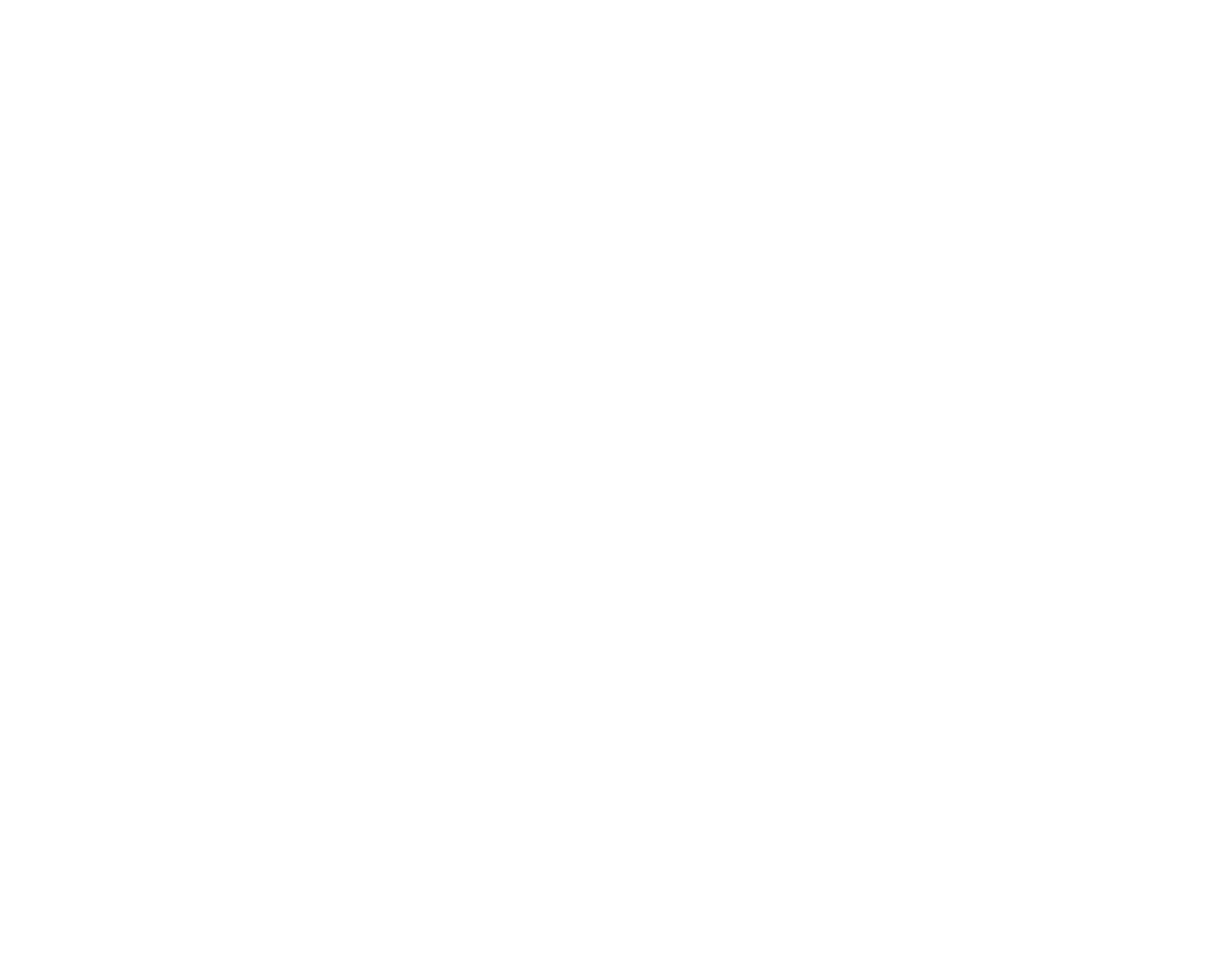| <b>Table</b> | <b>EA Act Approval Conditions Compliance Monitoring</b> |  |  |  |
|--------------|---------------------------------------------------------|--|--|--|
|--------------|---------------------------------------------------------|--|--|--|

| ID No.           | <b>Reference to Approval</b><br><b>Condition in EA Report</b> | <b>EA Act Approval Condition</b>                                                                                                                                                                                                                                                                                                   | <b>Evidence of Compliance</b>                                                                                                                 | <b>Implementation Schedule</b><br><b>(Estimated Timelines</b><br>and Dates)                                                                          | <b>Status/Remarks</b><br>(as of 31 December 2020)                                                                                                                                                                                                                                                                                  | Compliance<br>Achieved?<br>(Yes/In<br>Progress)                                                     |
|------------------|---------------------------------------------------------------|------------------------------------------------------------------------------------------------------------------------------------------------------------------------------------------------------------------------------------------------------------------------------------------------------------------------------------|-----------------------------------------------------------------------------------------------------------------------------------------------|------------------------------------------------------------------------------------------------------------------------------------------------------|------------------------------------------------------------------------------------------------------------------------------------------------------------------------------------------------------------------------------------------------------------------------------------------------------------------------------------|-----------------------------------------------------------------------------------------------------|
|                  |                                                               | compliance monitoring<br>activities.                                                                                                                                                                                                                                                                                               |                                                                                                                                               |                                                                                                                                                      | Administrative Centre,<br>17250 Yonge Street,<br>Newmarket.<br>• Copies of future Annual In Progress<br><b>Compliance Report</b><br>and associated<br>documentation will be<br>retained at York                                                                                                                                    |                                                                                                     |
| $\overline{4-7}$ | N.A.                                                          | 5-7 The proponent shall make • The documentation will be<br>the documentation<br>available to the MECP or<br>its designate upon<br>request in a timely<br>manner when so<br>requested by the MECP<br>during an on-site<br>inspection, audit, or in<br>response to a pollution<br>incident report or when<br>information concerning | made available to the MECP<br>or its designate upon request<br>in a timely manner.                                                            | • As requested by the<br>MECP.                                                                                                                       | Region's Administrative<br>Centre.<br>$\bullet$ No such requests were<br>made by the MECP in<br>2010, 2011, 2012,<br>2013, 2014, 2015,<br>2016, 2017, 2018 and<br>2019, 2020<br>• Since construction is<br>complete, this<br>requirement is fulfilled;<br>however York Region<br>is committed to provide<br>any required materials | Yes, 2010,<br>2011, 2012,<br>2013, 2014,<br>2015, 2016,<br>2017, 2018,<br>2019, 2020<br>In Progress |
|                  |                                                               | compliance is requested<br>by the MECP.<br><b>Conditions 6 (SECAC) and 7 (Complaints Protocol) are satisfied</b>                                                                                                                                                                                                                   |                                                                                                                                               |                                                                                                                                                      | as per MECP's need.                                                                                                                                                                                                                                                                                                                |                                                                                                     |
|                  |                                                               | <b>Condition 8 Water Efficiency and Inflow and Infiltration Reduction Monitoring</b>                                                                                                                                                                                                                                               |                                                                                                                                               |                                                                                                                                                      |                                                                                                                                                                                                                                                                                                                                    |                                                                                                     |
| $4 - 8$          | N.A.                                                          | 8-1 The Regional Municipality • York Region will prepare a<br>of York shall prepare, to<br>the satisfaction of the<br>Regional Director, a<br><b>Water Conservation and</b><br><b>Efficiency Strategy</b><br>(Strategy) for the water                                                                                              | Long Term Water<br><b>Conservation and Efficiency</b><br>Strategy (Strategy) for the<br>water and wastewater flows<br>to the SeC Trunk Sewer. | • By March 31, 2011<br>(within twelve<br>months of approval<br>of the undertaking)<br>when the Strategy is<br>submitted to the<br>Regional Director. | • The Water<br>Conservation and<br><b>Efficiency Strategy was</b><br>prepared to the<br>satisfaction of the<br>Regional Director. It<br>was confirmed in a                                                                                                                                                                         | Yes, 2011                                                                                           |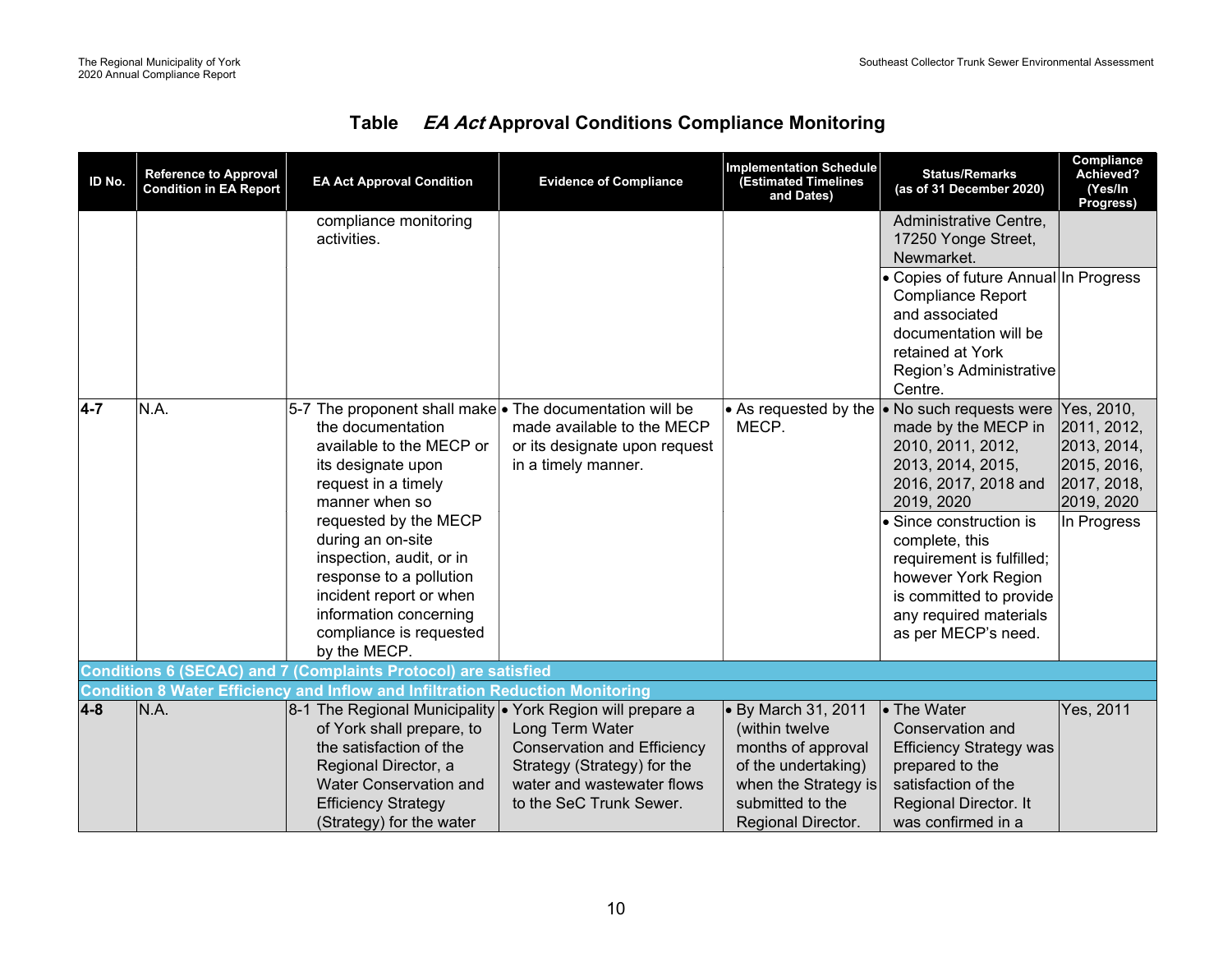| ID No. | <b>Reference to Approval</b><br><b>Condition in EA Report</b> | <b>EA Act Approval Condition</b> | <b>Evidence of Compliance</b>       | <b>Implementation Schedule</b><br>(Estimated Timelines<br>and Dates) | <b>Status/Remarks</b><br>(as of 31 December 2020) | Compliance<br>Achieved?<br>(Yes/In<br>Progress) |
|--------|---------------------------------------------------------------|----------------------------------|-------------------------------------|----------------------------------------------------------------------|---------------------------------------------------|-------------------------------------------------|
|        |                                                               | and waste water flows to         | $\bullet$ The Strategy will include |                                                                      | letter from the MECP                              |                                                 |
|        |                                                               | the Southeast Collector          | targets for conservation,           |                                                                      | Central Region on                                 |                                                 |
|        |                                                               | Trunk Sewer, The                 | efficiency, inflow and              |                                                                      | October 14, 2011                                  |                                                 |
|        |                                                               | Strategy shall include           | infiltration reduction to the       |                                                                      | confirming that York                              |                                                 |
|        |                                                               | targets for conservation,        | <b>Southeast Collector Trunk</b>    |                                                                      | Region has met the                                |                                                 |
|        |                                                               | efficiency, inflow and           | Sewer, and timelines for            |                                                                      | requirements of                                   |                                                 |
|        |                                                               | infiltration reduction to the    | achieving the targets, as well      |                                                                      | Condition 8.                                      |                                                 |
|        |                                                               | Southeast Collector Trunk        | as the strategies, tactics,         |                                                                      |                                                   |                                                 |
|        |                                                               | Sewer, and timelines for         | programs and initiatives to be      |                                                                      |                                                   |                                                 |
|        |                                                               | achieving the targets, as        | used.                               |                                                                      |                                                   |                                                 |
|        |                                                               | well as the strategies,          |                                     |                                                                      |                                                   |                                                 |
|        |                                                               | tactics, programs and            |                                     |                                                                      |                                                   |                                                 |
|        |                                                               | initiatives to be used,          |                                     |                                                                      |                                                   |                                                 |
|        |                                                               | including the cost to            |                                     |                                                                      |                                                   |                                                 |
|        |                                                               | implement these.                 |                                     |                                                                      |                                                   |                                                 |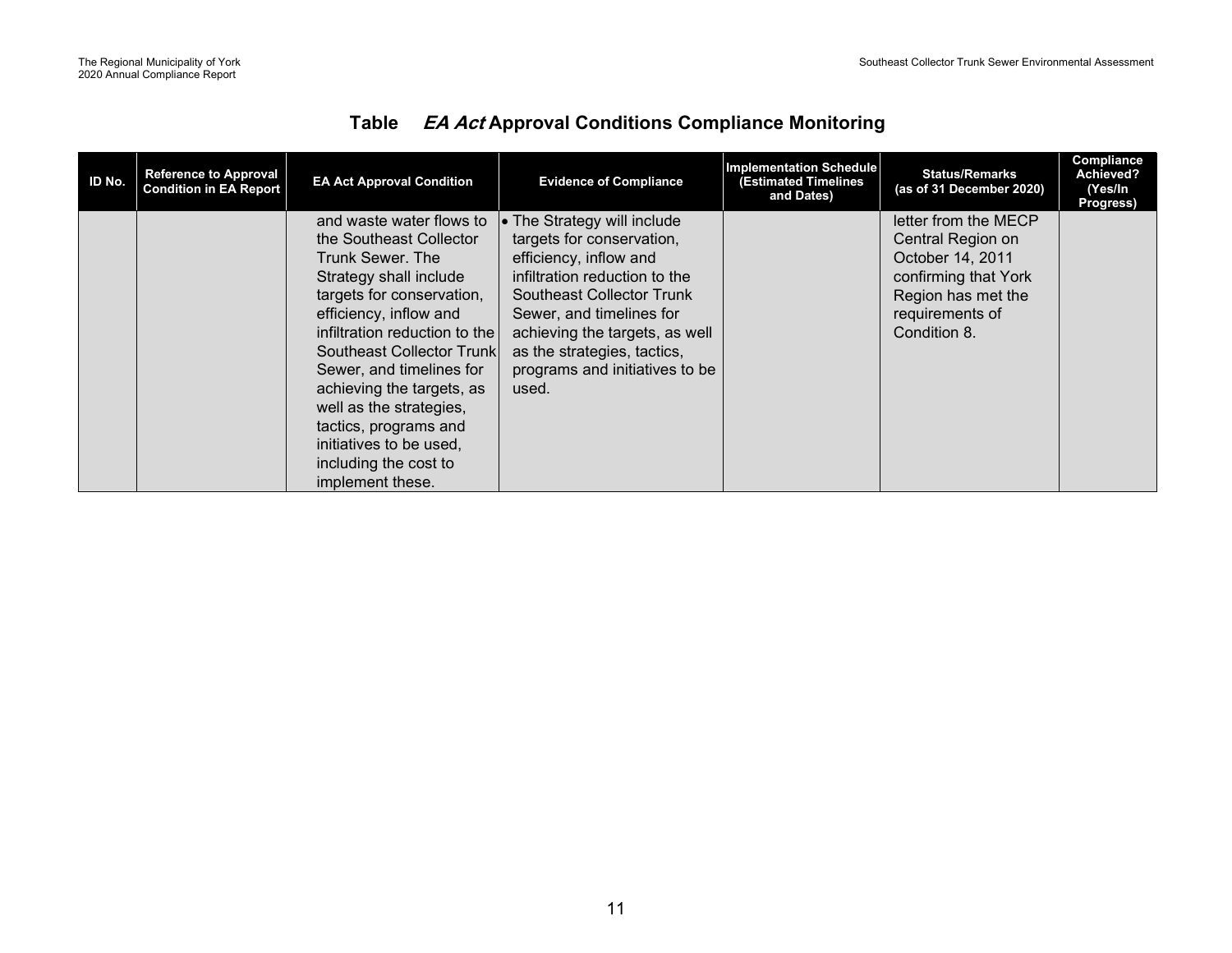| ID No.   | <b>Reference to Approval</b><br><b>Condition in EA Report</b> | <b>EA Act Approval Condition</b>                                                                                                                                                                                                                                                                                                                                                                                                                        | <b>Evidence of Compliance</b>                                                                                                                                                                                                                                            | <b>Implementation Schedule</b><br><b>(Estimated Timelines</b><br>and Dates)                                                                                  | <b>Status/Remarks</b><br>(as of 31 December 2020)                                                                                                                                                                                                                                                 | Compliance<br>Achieved?<br>(Yes/In<br>Progress) |
|----------|---------------------------------------------------------------|---------------------------------------------------------------------------------------------------------------------------------------------------------------------------------------------------------------------------------------------------------------------------------------------------------------------------------------------------------------------------------------------------------------------------------------------------------|--------------------------------------------------------------------------------------------------------------------------------------------------------------------------------------------------------------------------------------------------------------------------|--------------------------------------------------------------------------------------------------------------------------------------------------------------|---------------------------------------------------------------------------------------------------------------------------------------------------------------------------------------------------------------------------------------------------------------------------------------------------|-------------------------------------------------|
| $4-9$    | N.A.                                                          | 8-2 The Strategy shall include • The Strategy will include a<br>a program for the<br>reduction of inflow and<br>infiltration by the Regional<br>Municipality of York to the<br><b>Southeast Collector Trunk</b><br>Sewer from its and its<br>lower tier municipalities'<br>sewage systems. This<br>program shall include<br>reduction priorities,<br>targets, timelines, tactics<br>and initiatives, and the<br>associated costs to<br>implement these. | program for the reduction of<br>inflow and infiltration by York<br>Region to the SeC Trunk<br>Sewer from its and its local<br>municipalities' sewage<br>systems.                                                                                                         | $\bullet$ By March 31, 2011<br>(within twelve<br>months of approval<br>of the undertaking)<br>when the Strategy is<br>submitted to the<br>Regional Director. | • The Water<br>Conservation and<br><b>Efficiency Strategy</b><br>included all programs<br>required by the MECP<br>in the conditions of<br>approval.                                                                                                                                               | Yes, 2011                                       |
| $4 - 10$ | N.A.                                                          | 8-3 The Regional Municipality<br>of York shall consult with<br>its lower tier<br>municipalities, the<br>SeCAC, the public,<br>relevant government<br>agencies and the MECP's<br><b>Central Regional Office</b><br>on its proposed Strategy<br>prior to submitting the<br>Strategy to the Regional<br>Director.                                                                                                                                          | • York Region will consult with<br>its local municipalities, the<br>SeCAC, the public, relevant<br>government agencies and the<br><b>MECP's Central Regional</b><br>Offices on its proposed<br>Strategy prior to submitting<br>the Strategy to the Regional<br>Director. | l• Prior to submission<br>of the Strategy to<br>the Regional<br>Director.                                                                                    | • York Region consulted<br>with its local<br>municipalities, the<br>SeCAC, the public,<br>relevant government<br>agencies and the<br><b>MECP's Central</b><br>Regional Office on its<br>proposed Strategy in<br>2010 and 2011 prior to<br>submitting the Strategy<br>to the Regional<br>Director. | Yes, 2011                                       |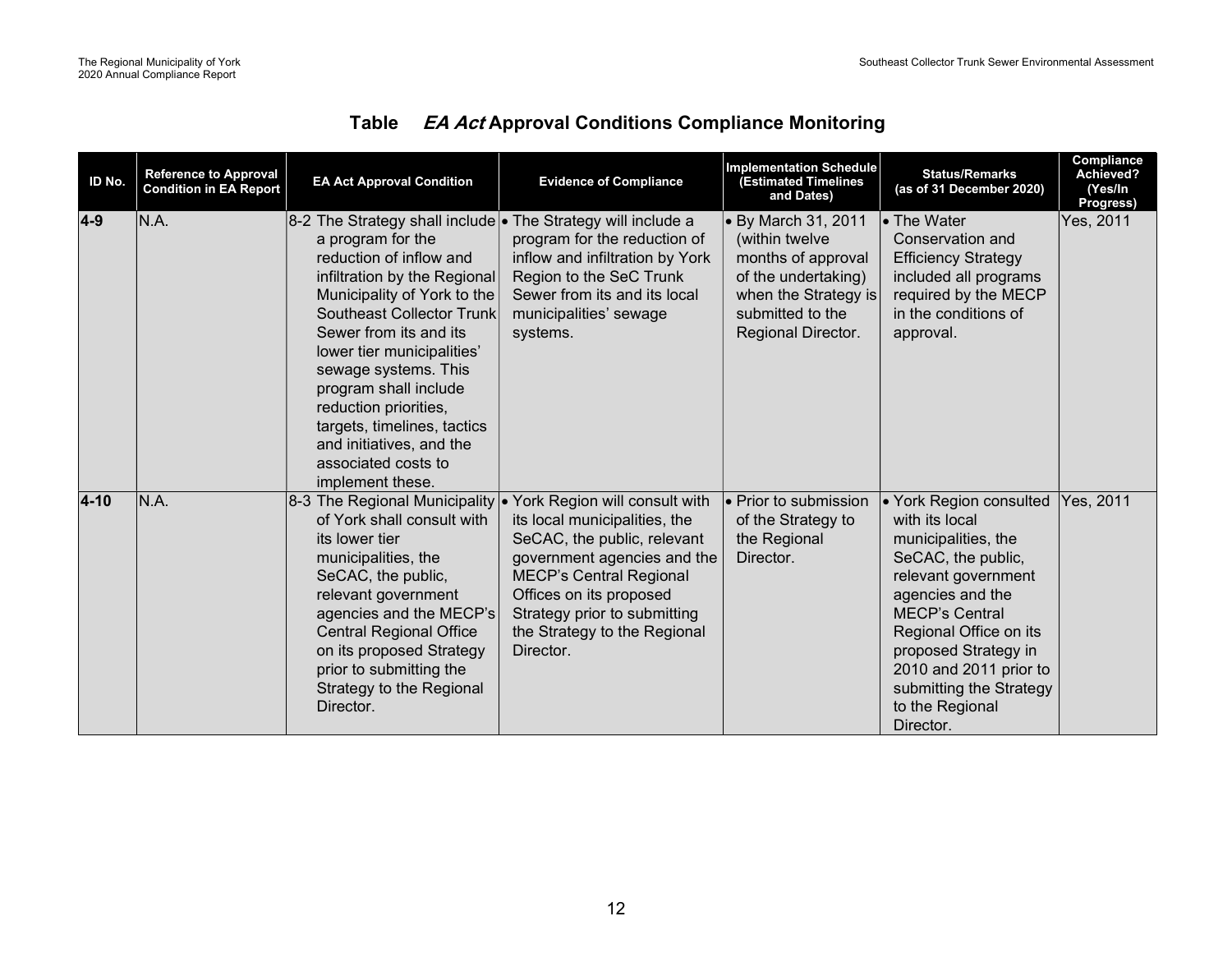| ID No.   | <b>Reference to Approval</b><br><b>Condition in EA Report</b> | <b>EA Act Approval Condition</b>                                                                                                                                                                                                                                                                                                                                                                                                                                                                                                                                                                    | <b>Evidence of Compliance</b>                                                                                                                                                                                                                                                                                                                                                                       | <b>Implementation Schedule</b><br><b>Estimated Timelines</b><br>and Dates)                                           | <b>Status/Remarks</b><br>(as of 31 December 2020)                                                                                                                                                                                                                                                                                               | Compliance<br>Achieved?<br>(Yes/In<br>Progress) |
|----------|---------------------------------------------------------------|-----------------------------------------------------------------------------------------------------------------------------------------------------------------------------------------------------------------------------------------------------------------------------------------------------------------------------------------------------------------------------------------------------------------------------------------------------------------------------------------------------------------------------------------------------------------------------------------------------|-----------------------------------------------------------------------------------------------------------------------------------------------------------------------------------------------------------------------------------------------------------------------------------------------------------------------------------------------------------------------------------------------------|----------------------------------------------------------------------------------------------------------------------|-------------------------------------------------------------------------------------------------------------------------------------------------------------------------------------------------------------------------------------------------------------------------------------------------------------------------------------------------|-------------------------------------------------|
| $4 - 11$ | N.A.                                                          | 8-4 The Regional Municipality<br>of York shall prepare a<br>review of best in class<br>water conservation and<br>efficiency programs,<br>initiatives, strategies and<br>tactics adopted by other<br>jurisdictions. The review<br>shall include an analysis of<br>best in class tactics/<br>strategies used by<br>jurisdictions throughout the<br>world. This review shall be<br>made public and shall form<br>part of the consultation<br>process for the Strategy,<br>as required by Condition<br>8.3 above. This review<br>shall be posted on the<br>proponent's web site for<br>the undertaking. | • York Region will prepare a<br>review of best in class water<br>conservation and efficiency<br>programs, initiatives,<br>strategies and tactics adopted<br>by other jurisdictions<br>throughout the world.<br>• The review will be made<br>public and it will form part of<br>the consultation process for<br>the Strategy.<br>$\bullet$ The review will be posted on<br>the SeC project web site. | $\bullet$ Upon completion of<br>the consultation<br>process carried out<br>as part of<br>developing the<br>Strategy. | <b>• The Best in Class</b><br>review was prepared<br>along with the<br>submission of the<br><b>Water Conservation</b><br>and Efficiency Strategy<br>and the Inflow and<br><b>Infiltration Reduction</b><br>Program Strategy.<br>• The Best in Class<br>review was made<br>available to the public<br>via posting to the SeC<br>website in 2011. | Yes, 2011<br>Yes, 2011                          |
| $4 - 12$ | N.A.                                                          | 8-5 The Regional Municipality<br>of York shall have a peer<br>review of the Strategy<br>completed. The peer<br>review shall include a<br>comparative analysis of<br>the Regional Municipality<br>of York's proposed<br>Strategy relative to best in<br>class tactics/strategies<br>used by jurisdictions<br>throughout the world.                                                                                                                                                                                                                                                                   | ● York Region will conduct a<br>peer review of the Strategy,<br>which will include a<br>comparative analysis relative<br>to best in class<br>tactics/strategies used by<br>jurisdictions throughout the<br>world.                                                                                                                                                                                   | • Upon completion of<br>the peer review<br>process undertaken<br>for the Strategy.                                   | $\bullet$ A peer review of the<br>Water Conservation and<br><b>Efficiency Strategy was</b><br>completed. The results<br>of the peer review are<br>included along with the<br>submission of the Water<br>Conservation and<br><b>Efficiency Strategy and</b><br>the Inflow and Infiltration<br><b>Reduction Program</b><br>Strategy.              | Yes, 2011                                       |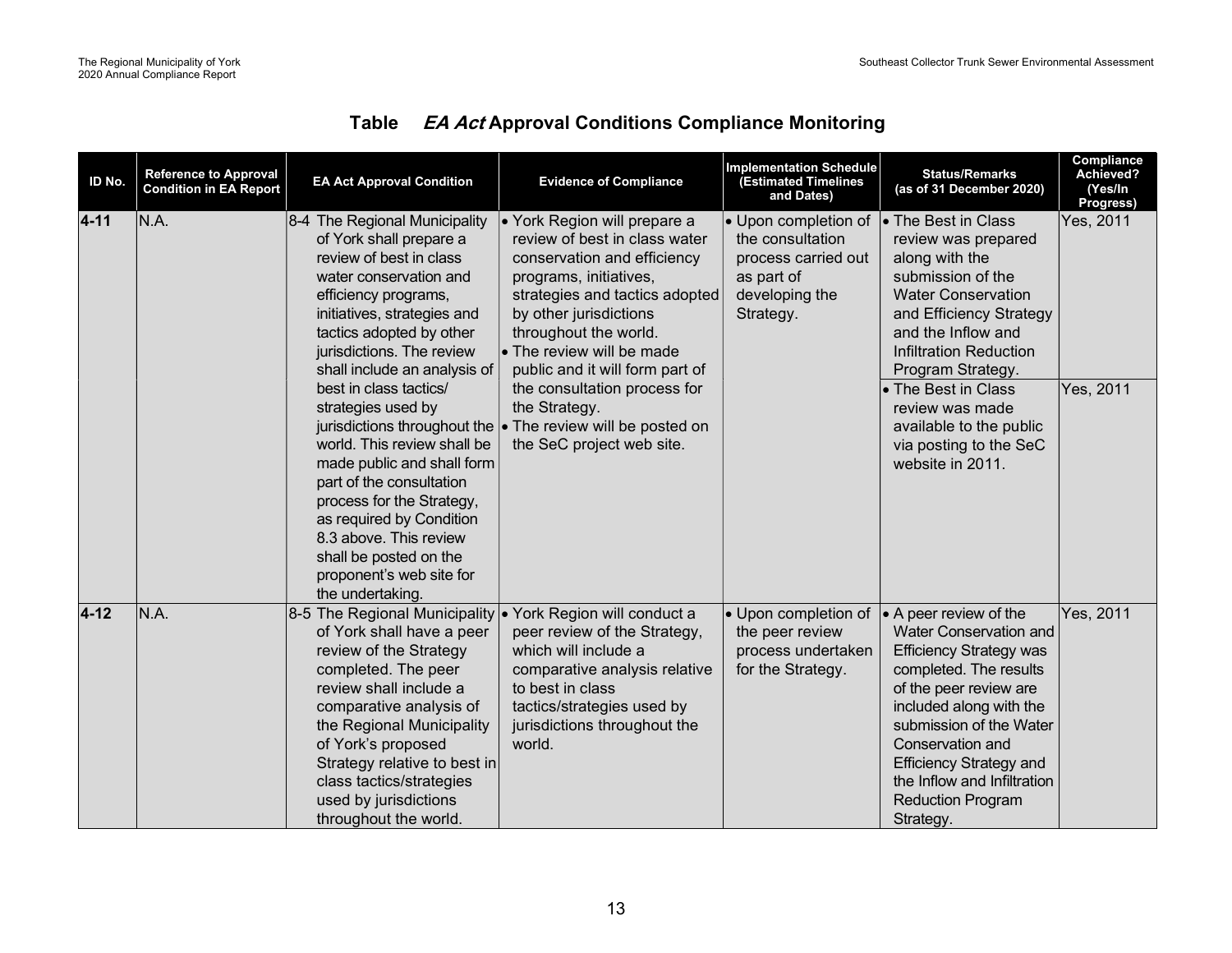| ID No.   | <b>Reference to Approval</b><br><b>Condition in EA Report</b> | <b>EA Act Approval Condition</b>                                                                                                                                                                                                                                                                                                              | <b>Evidence of Compliance</b>                                                                                                                                                                                                                                                                                              | <b>Implementation Schedule</b><br><b>(Estimated Timelines</b><br>and Dates)                                                                                                                     | <b>Status/Remarks</b><br>(as of 31 December 2020)                                                                                                                                                                                                      | Compliance<br>Achieved?<br>(Yes/In<br>Progress)                                |
|----------|---------------------------------------------------------------|-----------------------------------------------------------------------------------------------------------------------------------------------------------------------------------------------------------------------------------------------------------------------------------------------------------------------------------------------|----------------------------------------------------------------------------------------------------------------------------------------------------------------------------------------------------------------------------------------------------------------------------------------------------------------------------|-------------------------------------------------------------------------------------------------------------------------------------------------------------------------------------------------|--------------------------------------------------------------------------------------------------------------------------------------------------------------------------------------------------------------------------------------------------------|--------------------------------------------------------------------------------|
| $4 - 13$ | N.A.                                                          | 8-6 Following completion of the • York Region will submit the<br>consultation required by<br>Condition 8.3 and the peer<br>review process required by<br>Condition 8.5 above, the<br>Regional Municipality of<br>York shall submit the<br>Strategy to the Regional<br>Director within twelve<br>months of the approval of<br>the undertaking. | Strategy to the Regional<br>Director within 12 months of<br>the approval of the<br>undertaking.                                                                                                                                                                                                                            | • By March 31, 2011<br>(within twelve<br>months of approval<br>of the undertaking)<br>when the Strategy is<br>submitted to the<br>Regional Director.                                            | • The Water<br>Conservation and<br><b>Efficiency Strategy and</b><br>the Inflow and<br><b>Infiltration Reduction</b><br>Program Strategy were<br>submitted to the<br><b>Regional Director</b><br>within 12 months of<br>approval on March 31,<br>2011. | Yes, 2011                                                                      |
| $4 - 14$ | N.A.                                                          | of York shall carry out the<br>Long Term Water<br>Conservation Strategy.                                                                                                                                                                                                                                                                      | 8-7 The Regional Municipality • York Region will carry out the  • As per the Long<br>Long Term Water<br>Conservation Strategy.                                                                                                                                                                                             | <b>Term Water</b><br>Conservation<br>Strategy.                                                                                                                                                  | · York Region was<br>carrying out the Water<br>Conservation and<br><b>Efficiency Strategy in</b><br>2011, 2012, 2013,<br>2014, 2015, 2016,<br>2017, 2018, 2019 and<br>2020                                                                             | Yes, 2011,<br>2012, 2013,<br>2014, 2015,<br>2016, 2017,<br>2018, 2019,<br>2020 |
|          |                                                               |                                                                                                                                                                                                                                                                                                                                               |                                                                                                                                                                                                                                                                                                                            |                                                                                                                                                                                                 | • York Region continues In progress<br>to carry out the Water<br>Conservation and<br><b>Efficiency Strategy.</b>                                                                                                                                       |                                                                                |
| $4 - 15$ | N.A.                                                          | 8-8 The Regional Municipality<br>of York shall submit to the<br>Regional Director and the<br>SeCAC an annual report<br>detailing its progress on<br>implementing the<br>Strategy including inflow<br>and infiltration reduction.<br>The first report is required<br>to be provided one year                                                   | • York Region will submit to the  • By March 31, 2012<br>Regional Director and the<br>SeCAC an annual report<br>detailing its progress on<br>implementing the Strategy<br>including inflow and infiltration<br>reduction.<br>• The first report will be<br>provided one year following<br>finalization of the strategy and | when the first<br>annual report is<br>submitted to the<br><b>Regional Director</b><br>and SeCAC.<br>• Annually following<br>March 31, 2012,<br>until the Regional<br><b>Director determines</b> | • Condition 8 Annual<br>Reports for 2011,<br>2012, 2013, 2014,<br>2015, 2016, 2017,<br>2018 and 2019 were<br>submitted to the<br><b>Regional Director by</b><br>March 31, 2011, 2012,<br>2013, 2014, 2015,<br>2016, 2017, 2018,                        | Yes, 2011,<br>2012, 2013,<br>2014, 2015,<br>2016, 2017,<br>2018, 2019,<br>2020 |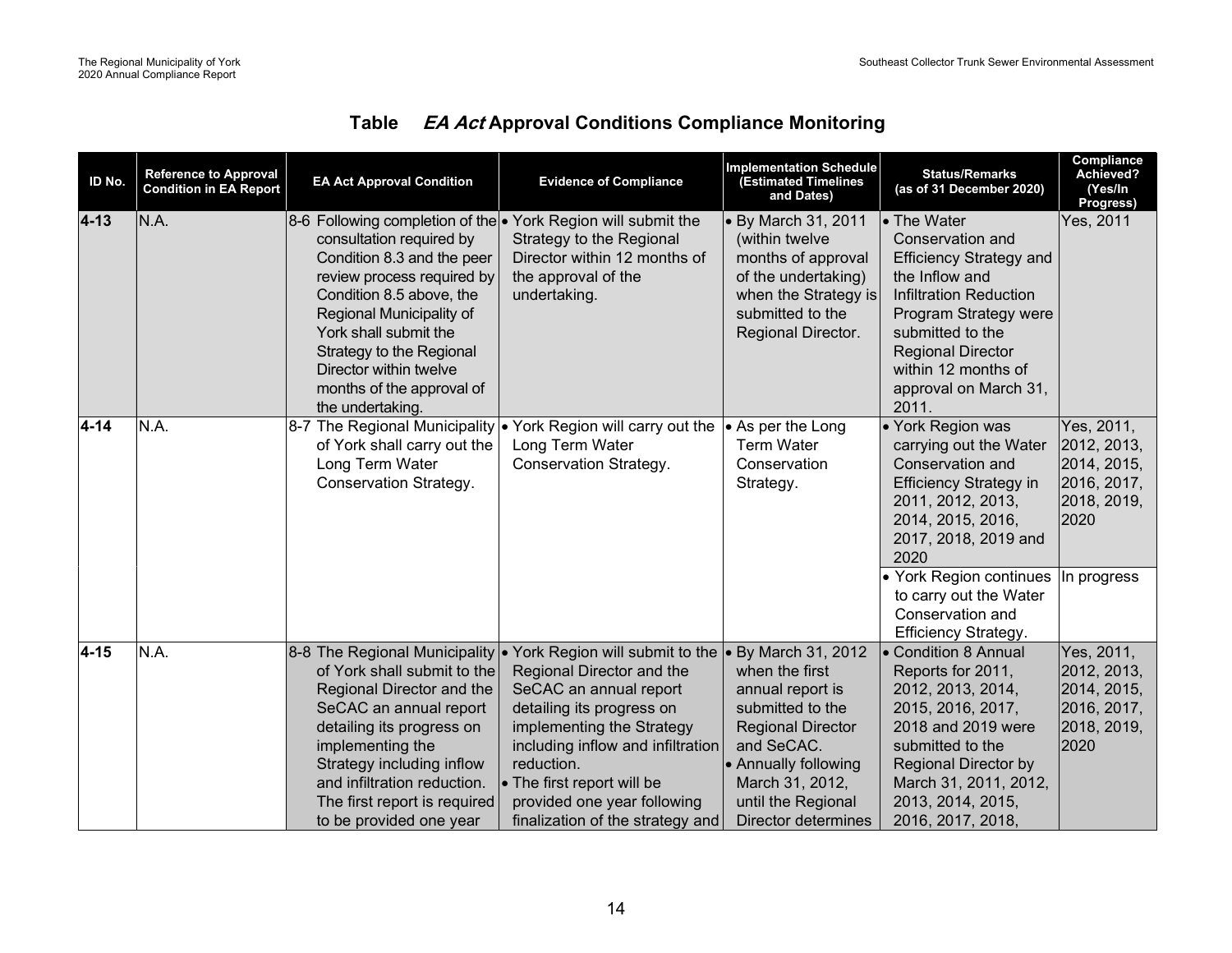| ID No.   | <b>Reference to Approval</b><br><b>Condition in EA Report</b> | <b>EA Act Approval Condition</b>                                                                                                                                                                                                                                                                                                                                                                                                                                                                                                                                                                                                  | <b>Evidence of Compliance</b>                                                                                                                                                                                                                                                                                                                                                                                                                                                                                                                                                                                                                                                                                                         | <b>Implementation Schedule</b><br><b>Estimated Timelines</b><br>and Dates)                                                                                                                                                                                                              | <b>Status/Remarks</b><br>(as of 31 December 2020)                                                                                                                          | Compliance<br>Achieved?<br>(Yes/In<br>Progress)                                |
|----------|---------------------------------------------------------------|-----------------------------------------------------------------------------------------------------------------------------------------------------------------------------------------------------------------------------------------------------------------------------------------------------------------------------------------------------------------------------------------------------------------------------------------------------------------------------------------------------------------------------------------------------------------------------------------------------------------------------------|---------------------------------------------------------------------------------------------------------------------------------------------------------------------------------------------------------------------------------------------------------------------------------------------------------------------------------------------------------------------------------------------------------------------------------------------------------------------------------------------------------------------------------------------------------------------------------------------------------------------------------------------------------------------------------------------------------------------------------------|-----------------------------------------------------------------------------------------------------------------------------------------------------------------------------------------------------------------------------------------------------------------------------------------|----------------------------------------------------------------------------------------------------------------------------------------------------------------------------|--------------------------------------------------------------------------------|
|          |                                                               | following finalization of<br>the Strategy and every                                                                                                                                                                                                                                                                                                                                                                                                                                                                                                                                                                               | every twelve months<br>thereafter until such date as                                                                                                                                                                                                                                                                                                                                                                                                                                                                                                                                                                                                                                                                                  | the annual reports<br>are no longer                                                                                                                                                                                                                                                     | 2019 and 2020.                                                                                                                                                             |                                                                                |
|          |                                                               | twelve months thereafter<br>until such date as the<br><b>Regional Director</b><br>determines the reports<br>are no longer required.                                                                                                                                                                                                                                                                                                                                                                                                                                                                                               | the Regional Director<br>determines the reports are no<br>longer required.                                                                                                                                                                                                                                                                                                                                                                                                                                                                                                                                                                                                                                                            | required.                                                                                                                                                                                                                                                                               |                                                                                                                                                                            |                                                                                |
| $4 - 16$ | N.A.                                                          | 8-9 Each of the annual<br>reports prepared in<br>accordance with<br>Condition 8.8 above shall<br>at minimum include:<br>• Results of water<br>conservation and<br>efficiency measures;<br>• Results of flow<br>monitoring and visual<br>inspections to determine<br>the sources and amount<br>of inflow and infiltration<br>into the Southeast<br><b>Collector Trunk Sewer</b><br>within the Regional<br>Municipality of York;<br>• Progress in the<br>reduction of inflow and<br>infiltration into the<br><b>Southeast Collector</b><br>Trunk Sewer;<br>• Details of any remedial<br>work to the sewage<br>system undertaken and | • Each of the annual reports<br>prepared in accordance with<br>Condition 8.8 will include:<br>• Results of water<br>conservation and efficiency<br>measures;<br>• Results of flow monitoring<br>and visual inspections to<br>determine the sources and<br>amount of inflow and<br>infiltration into the Southeast<br><b>Collector Trunk Sewer</b><br>within the Regional<br>Municipality of York;<br>• Progress in the reduction of<br>inflow and infiltration into the<br><b>Southeast Collector Trunk</b><br>Sewer;<br>• Details of any remedial work<br>to the sewage system<br>undertaken and the results<br>of the remediation; and,<br>• Results achieved within the<br>Regional Municipality of<br>York with respect to inflow | $\bullet$ By March 31, 2012<br>when the first<br>annual report is<br>submitted to the<br><b>Regional Director</b><br>and SeCAC.<br><b>Annually following</b><br>March 31, 2012,<br>until the Regional<br><b>Director determines</b><br>the annual reports<br>are no longer<br>required. | • The 2011, 2012, 2013,<br>2014, 2015, 2016,<br>2017, 2018 and 2019<br><b>Condition 8 Annual</b><br>reports were prepared<br>in accordance with<br>Conditions 8.8 and 8.9. | Yes, 2011,<br>2012, 2013,<br>2014, 2015,<br>2016, 2017,<br>2018, 2019,<br>2020 |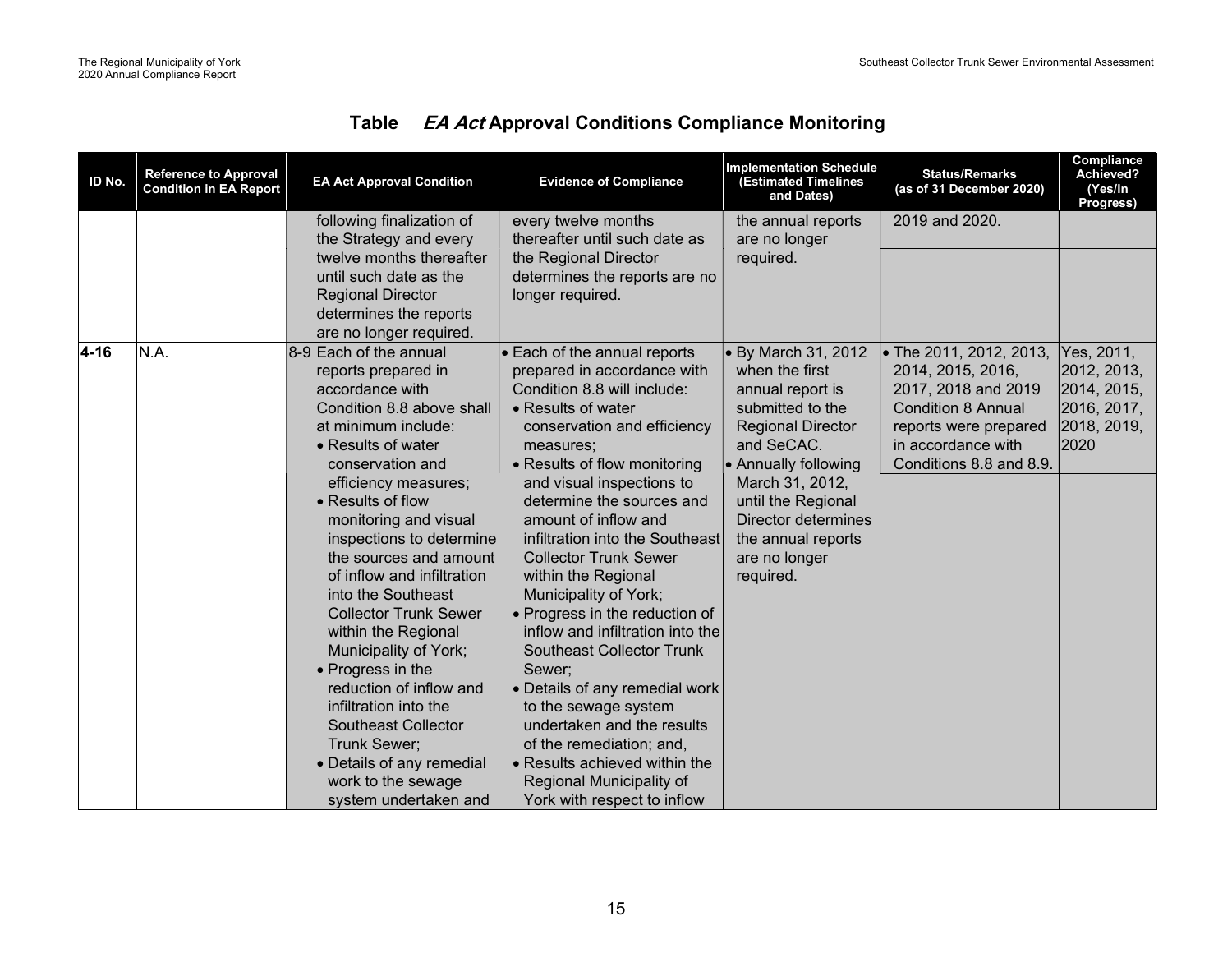| ID No.   | <b>Reference to Approval</b><br><b>Condition in EA Report</b> | <b>EA Act Approval Condition</b>                                                                                                                                                                                                                                                                       | <b>Evidence of Compliance</b>                                                                                                                                                                                                                                          | <b>Implementation Schedule</b><br><b>(Estimated Timelines</b><br>and Dates)                                                                                                                                                                                                                                                      | <b>Status/Remarks</b><br>(as of 31 December 2020)                                                                                                                                                                                                                         | Compliance<br>Achieved?<br>(Yes/In<br>Progress)                                               |
|----------|---------------------------------------------------------------|--------------------------------------------------------------------------------------------------------------------------------------------------------------------------------------------------------------------------------------------------------------------------------------------------------|------------------------------------------------------------------------------------------------------------------------------------------------------------------------------------------------------------------------------------------------------------------------|----------------------------------------------------------------------------------------------------------------------------------------------------------------------------------------------------------------------------------------------------------------------------------------------------------------------------------|---------------------------------------------------------------------------------------------------------------------------------------------------------------------------------------------------------------------------------------------------------------------------|-----------------------------------------------------------------------------------------------|
|          |                                                               | the results of the<br>remediation; and,<br>• Results achieved within<br>the Regional Municipality<br>of York with respect to<br>inflow and infiltration<br>reduction measures.                                                                                                                         | and infiltration reduction<br>measures.                                                                                                                                                                                                                                |                                                                                                                                                                                                                                                                                                                                  |                                                                                                                                                                                                                                                                           |                                                                                               |
| $4 - 17$ | N.A.                                                          | $ 8 - 10 $<br>The proponent shall<br>update the Strategy, to<br>the satisfaction of the<br>Regional Director, at a<br>minimum once every 5<br>years from the date the<br>Strategy is finalized until<br>such date as the Regional<br>Director indicates that the<br>updates are no longer<br>required. | • The Strategy will be updated<br>to the satisfaction of the<br>Regional Director, at a<br>minimum once every 5 years<br>from the date the Strategy is<br>finalized (March 2011), until<br>the Regional Director<br>indicates that no further<br>updates are required. | • Beginning in March<br>2016, when the<br>Strategy is updated.<br>• Every five years<br>following March<br>2016, when the<br>Strategy is updated,<br>until the Regional<br>Director determines<br>that updates are no<br>longer required.                                                                                        | • No Strategy update<br>was required in 2011,<br>2012, 2013, 2014, or<br>2015. The Strategy<br>was updated in 2016<br>and submitted to<br>MECP by March 31,<br>2016                                                                                                       | Yes, 2016                                                                                     |
| $4 - 18$ | N.A.                                                          | $ 8 - 11 $<br>The proponent shall<br>post the Strategy<br>prepared in accordance<br>with Condition 8.1 and the<br>annual report submitted in<br>accordance with<br>Condition 8.8 on the<br>proponent's web site for<br>the undertaking.                                                                | • The Strategy prepared in<br>accordance with Condition<br>8.1 and the annual report<br>submitted in accordance with<br>Condition 8.8 will be posted<br>on the York.ca website.                                                                                        | • By March 31, 2011<br>(within twelve<br>months of approval<br>of the undertaking)<br>when the Strategy is<br>submitted to the<br>Regional Director.<br>• By March 31, 2012<br>when the first annual<br>report is submitted to<br>the Regional Director<br>and SeCAC.<br>Annually following<br>March 31, 2012<br>when the annual | • The Strategy and<br>annual report were<br>posted on the SeC<br>project website after<br>submission to the<br>MECP, which was<br>transferred to the<br>York.ca website in<br>2016.<br>• The Strategy and<br>annual reports will be<br>posted on the regional<br>website. | Yes, 2011,<br>2012, 2013,<br>2014, 2015,<br>2016, 2017,<br>2018, 2019,<br>2020<br>In progress |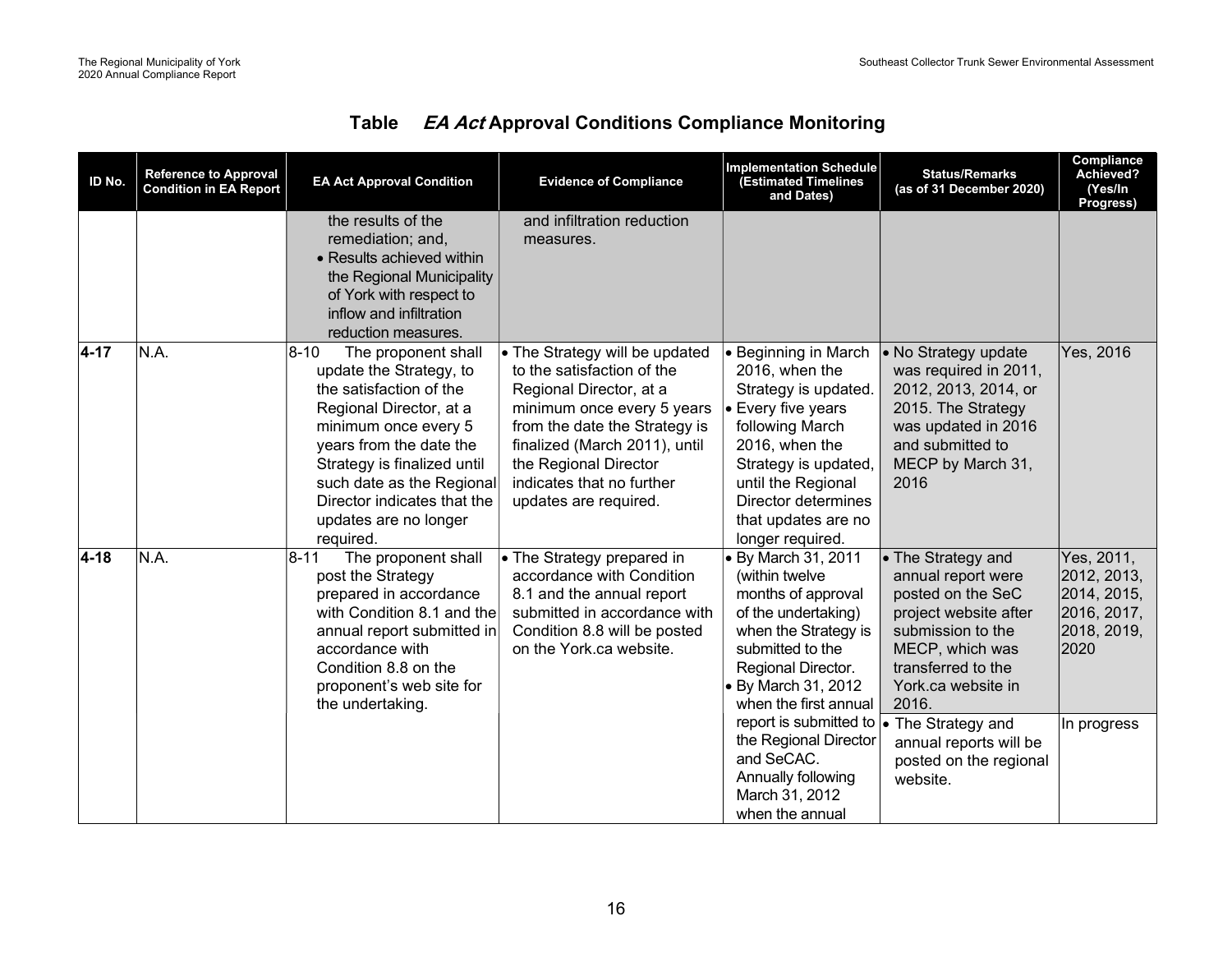| ID No.                                                          | <b>Reference to Approval</b><br><b>Condition in EA Report</b>   | <b>EA Act Approval Condition</b>                                | <b>Evidence of Compliance</b> | <b>Implementation Schedule</b><br><b>(Estimated Timelines</b><br>and Dates)                                                                                                                                                                                                                                           | <b>Status/Remarks</b><br>(as of 31 December 2020) | Compliance<br>Achieved?<br>(Yes/In<br>Progress) |  |
|-----------------------------------------------------------------|-----------------------------------------------------------------|-----------------------------------------------------------------|-------------------------------|-----------------------------------------------------------------------------------------------------------------------------------------------------------------------------------------------------------------------------------------------------------------------------------------------------------------------|---------------------------------------------------|-------------------------------------------------|--|
|                                                                 |                                                                 |                                                                 |                               | reports are posted to<br>the regional website<br>until the Regional<br>Director determines<br>the annual reports<br>are no longer<br>required.<br>• The Strategy and<br>annual reports were<br>posted to the SeC<br>project website until<br>2016, after which<br>they were transferred<br>to the York.ca<br>website. |                                                   |                                                 |  |
| <b>Condition 9 Odour Management and Mitigation is satisfied</b> |                                                                 |                                                                 |                               |                                                                                                                                                                                                                                                                                                                       |                                                   |                                                 |  |
|                                                                 | <b>Condition 10 Performance Management Plan is satisfied</b>    |                                                                 |                               |                                                                                                                                                                                                                                                                                                                       |                                                   |                                                 |  |
|                                                                 | <b>Condition 11 Ambient Air Monitoring Program is satisfied</b> |                                                                 |                               |                                                                                                                                                                                                                                                                                                                       |                                                   |                                                 |  |
|                                                                 |                                                                 | <b>Condition 12 Groundwater Monitoring Program is satisfied</b> |                               |                                                                                                                                                                                                                                                                                                                       |                                                   |                                                 |  |
|                                                                 |                                                                 | <b>Condition 13 Bob Hunter Memorial Park is satisfied</b>       |                               |                                                                                                                                                                                                                                                                                                                       |                                                   |                                                 |  |